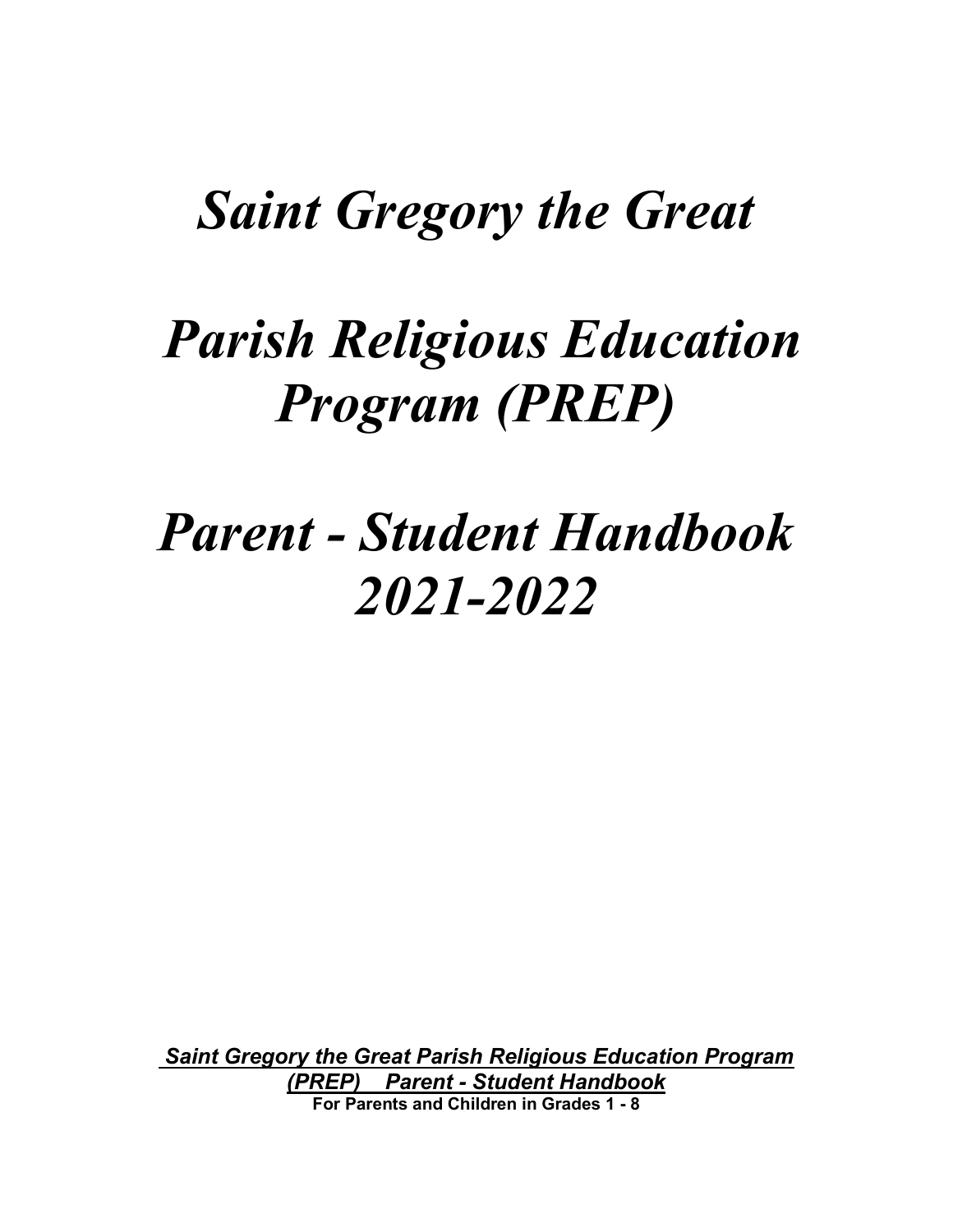#### *It is a requirement for registration that you read and understand all the pages in this section. The signed Declaration must be submitted with your registration to complete the registration process.*

#### **PROGRAM**

#### *Saint Gregory the Great Parish Religious Education Program (PREP) offers classes to students in grades 1 - 8 who attend public or private (non-parochial) schools whose families are enrolled parishioners of this parish.*

The content for each grade follows the Archdiocesan Guidelines for Catechesis and gives a developmental presentation of the faith for each grade level. PREP is designed to assist parents in their sacred responsibility to educate their children in the Catholic faith. It is not a convenience for the reception of the Sacraments of Reconciliation, Eucharist and Confirmation.

PREP is ongoing, continuing development of the Christian personality. The Sacraments are an integral part of the Christian life and each grade in Religious Education adds to the development of the Christian Life.

Living a Catholic life is not accomplished by simply attending Mass or Religious Education classes. It is a lifestyle that is to be witnessed everyday by what we say and do at home, work and at play.

**Students are expected to attend consecutive years. If there is a break in instruction the student is required to enroll in the year he/she missed. Students will not be permitted to miss a year(s) and return to their current year. There will be no exception to this policy.**

#### **REGISTRATION -**

Registration must be completed and paid before the session begins. A separate registration form must be completed for **EACH** child. See website for dates. **Families must be active, enrolled parishioners of St Gregory's parish at the time of registration.** 

#### **FAMILY CATECHESIS**

The Religious Education PREP program requires that EVERY family participate in at least TWO parish sponsored Family Catechesis events. This requirement is mandated by the Archdiocese. The events listed below are now incorporated into the St. Gregory Family Catechesis. Please ensure your family arranges to sign up for at least TWO events. Details regarding dates, times, and other specifics will be available on our website [www.stgregthegreatharrison.com.](http://www.stgregthegreatharrison.com/)

Family Catechesis is not optional. Participation is a requirement of PREP. A minimum of two hours at two events is necessary.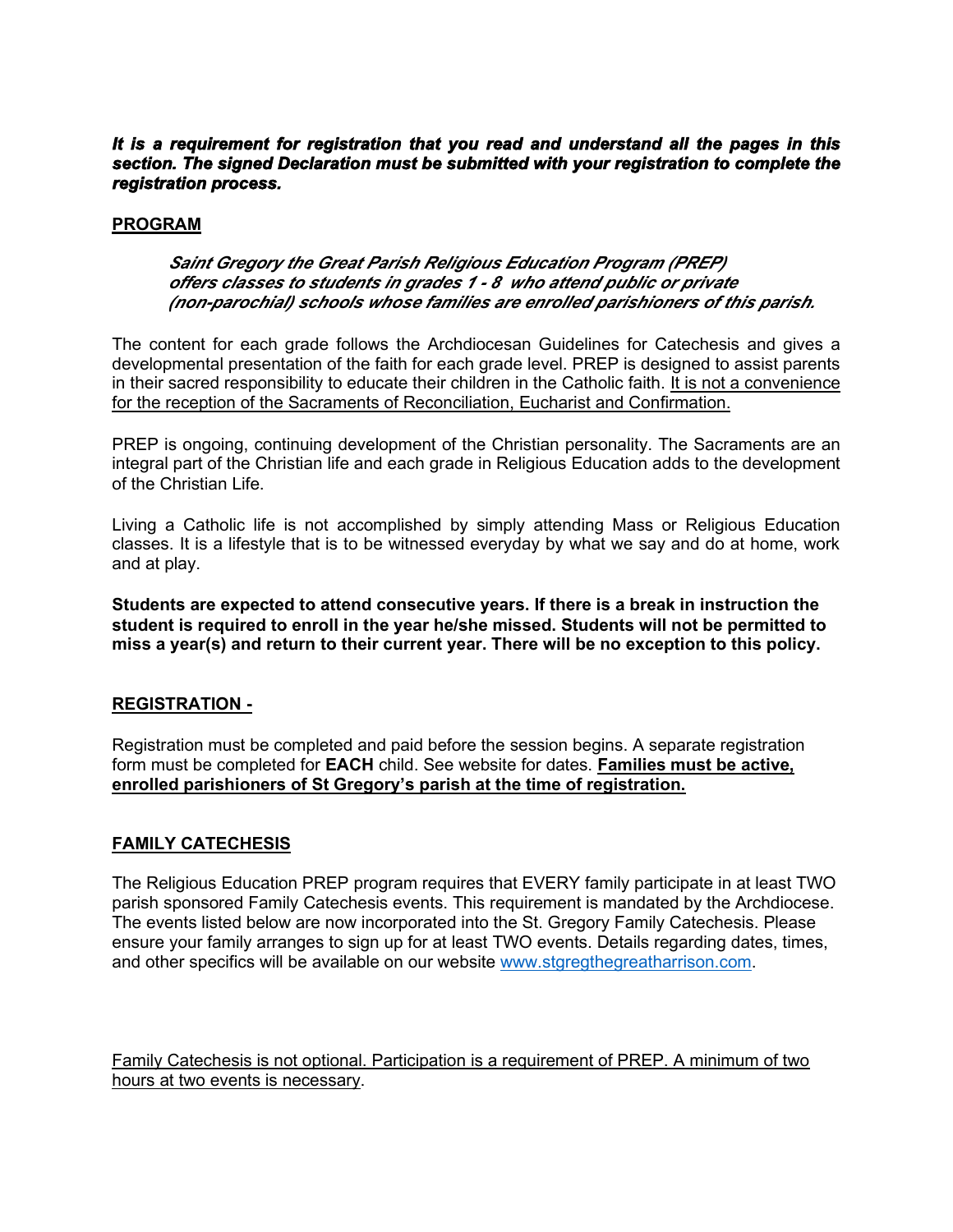Family Catechesis Options:

- Thanksgiving Food Drive
- Hoops for Hope Isabel Homem Memorial Basketball Tournament & Scholarship Drive
- Midnight Run
- Giving Tree
- Interfaith

#### **SACRAMENTS**

Meetings will be scheduled providing details of Penance, First Communion and Confirmation. Dates are set by the Parish and cannot be changed.

#### **8 thGRADE CONFIRMATION CANDIDATES**

8 th grade students who are Confirmation candidates are required to hand in weekly **Gospel Homework** sheets to their teacher. This requires regular mass attendance.

8<sup>th</sup> Grade students must pass 6 Confirmation tests, and return signed tests to their teacher.

#### **ABSENTEEISM**

It is expected that each student attends weekly PREP classes at their scheduled time. Attendance is taken at each class by the teacher.

**If a student misses more than 5 classes in the PREP calendar year or 3 classes in a sacramental year, promotion to the next grade level is in jeopardy and the grade must be repeated.** A doctor certificate must be provided to the coordinators explaining the reason for any excessive absences. All assignments must be handed in for family centered distance learning - there are no "absences" allowed for distance learning.

**Late arrival of more than 15 minutes or early dismissal of more than 15 minutes will be considered one half of an absence. Ample time has been given to make scheduling arrangements for your other extra-curricular activities. No accommodations will be made.** 

**Parents should email or call the office to report their child's absence. Do NOT call or text the teacher. Missed assignments/chapters should be completed at home.**

#### **SPECIAL EDUCATION**

PREP recognizes the ministry of Special Education, as one that responds to the religious and spiritual needs of all students. Every effort will be made to accommodate students who may need individualized instruction, a one-to-one setting or mainstreamed with appropriate assistance. When volunteer catechists can be found to meet these needs, placement of students will be determined by the Administrators after consultation with the parent and the catechist.

#### **MEDICATION**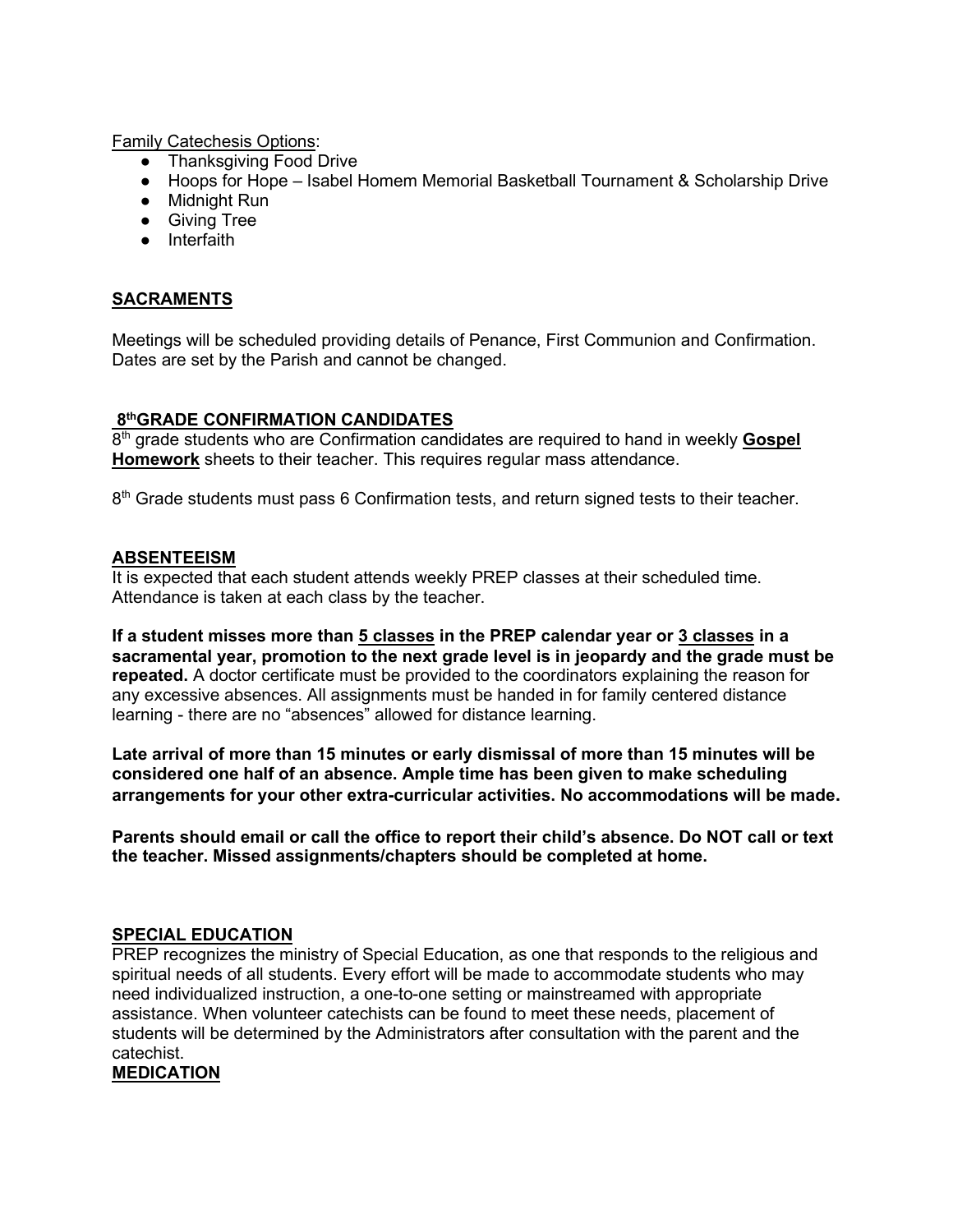No medication of any kind (including both prescription and over the counter) should be administered to, or taken by, the student during session. **If an exception must be made, the parent must provide a written request, directive and physician note and discuss with administrators.**

#### **SUPPLIES**

Students should arrive each week with their book, a folder for assignments, and a pen or pencil. There will be a \$35 lost book fee for replacement books.

#### **RESPONSIBILITIES OF PARENTS, STUDENTS & TEACHERS**

#### *The Role of the Parent or Guardian*

The parent or guardian has the primary and sacred responsibility to educate their child in the Catholic faith. PREP is established to **assist** parents and families in fulfilling this responsibility.

#### *The Role of the Student*

The student is invited to grow in his/her faith by **regular attendance at Sunday Mass and Holy Days of Obligation** (there are six in the Archdiocese of New York), participation in the Rite of Reconciliation, and living a moral life that reflects the values and teachings of Jesus Christ. The student is asked to do the following with their parents' assistance:

- Lead a sacramental life, following the laws, norms and guidelines that tell Catholics how to love God and neighbor (i.e., The Ten Commandments, Corporal Works of Mercy, The Beatitudes, Spiritual Works of Mercy and the Laws of the Church.
- Attend weekly religious education classes;
- Prepare for class instruction:
- Complete homework and special assignments given by Catechist
- Bring textbook, pen or pencil and folder to class each week
- Participate in class discussions and activities
- Complete special assignments/tests to the best of their ability
- Respect the catechists, fellow students and the Saint Gregory facility
- Learn prayers at each grade level
- Do the very best work possible

#### *The Role of the Teacher*

#### *Teachers are required to be on time, and have a lesson prepared in advance*

- Value children as individuals
- Develop the self-esteem of students
- Listen and respond with sensitivity
- Communicating our Catholic values and beliefs to students, parents and the wider community
- Ensuing we are welcoming to all our students, adults and visitors
- Develop consistent positive attitudes
- Be fair in reprimanding poor conduct and praise good behavior
- Hold students accountable for poor behavior and/or effort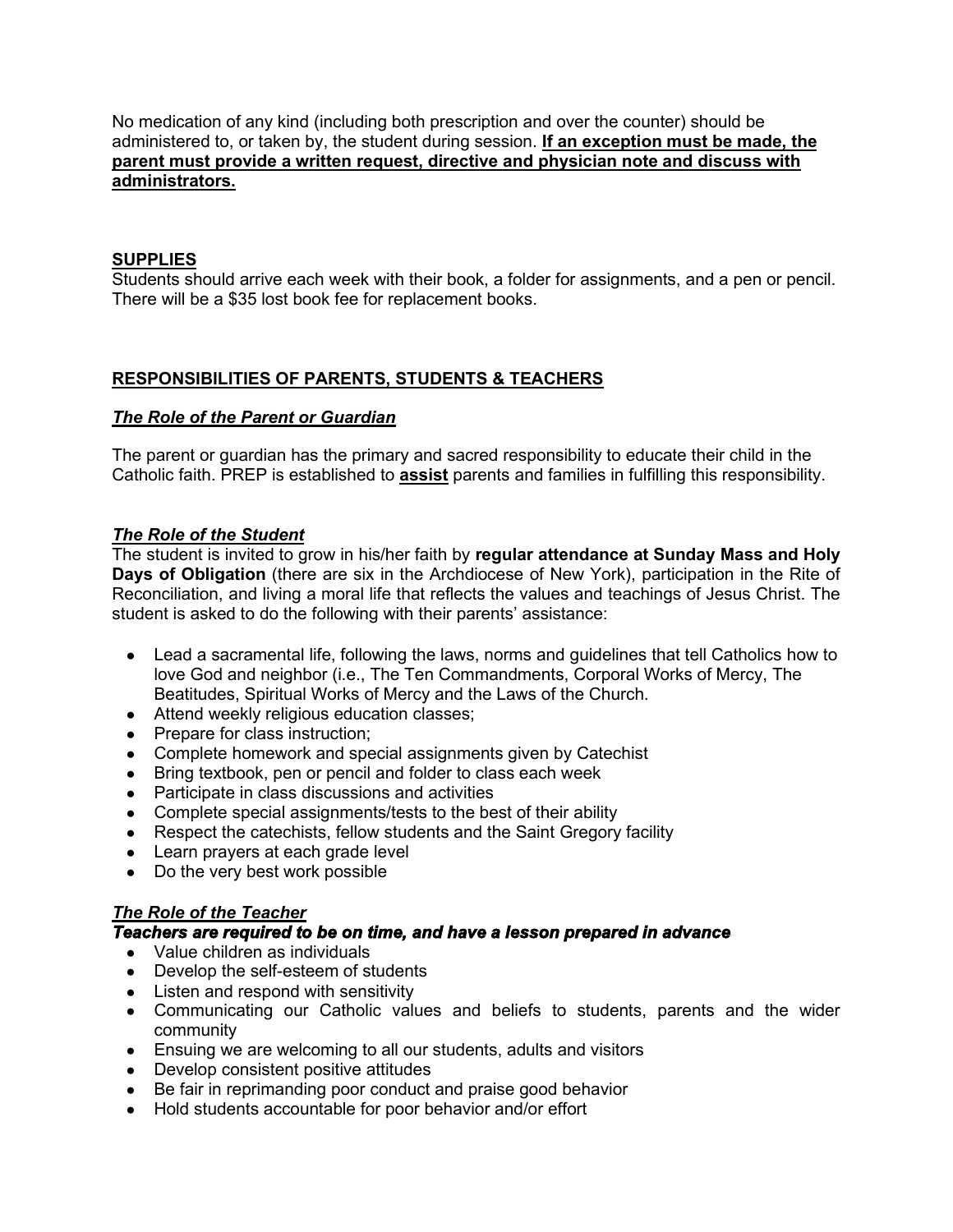#### **CODE OF CONDUCT**

#### *PREP is committed to providing a safe and pleasant atmosphere for students in order to further their education in the Catholic faith.*

#### *As we begin a new school year, PREP would like to work cooperatively with the teachers, parents, and students, to ensure the success of the entire program for all involved.*

Please review the following guidelines with your children:

- 1. Attend class on time, with their textbook and any other materials requested by the teacher.
- 2. Listen and cooperate with the teacher, non-teaching parent volunteers and PREP staff.
- 3. Respect the property of others in the classroom and throughout Saint Gregory School.
- **4. Cell phones and electronic devices may be brought to school, but must be turned off. Students should either keep phones in their backpacks or place them on the teacher's desk at the beginning of class. Phones can be picked up at the end of class. Students found using their cell phones will be sent home. NO EXCEPTIONS.**
- 5. Refrain from wearing hats indoors during class time.
- 6. Refrain from name calling, teasing, hitting, inappropriate touching, running, or throwing of anything on Saint Gregory the Great property.
- 7. **No food** is permitted in classrooms.

#### *Consequences for poor behavior increase depending on the offense.*

- For the first incident, the teacher will issue a verbal warning. After that...
- Removal from class to visit the Administrators' office for consultation and call to the parent to pick up.
- There is a limit of 3 calls to parents before removal from the program.
- Please keep in mind that the teachers are volunteers and dedicate their time and efforts to teaching your children and are deserving of their respect.
- Kindly read and review these guidelines with your children.
- Students asked to leave the Religious Ed Program will be prohibited from our CYO activities as well.

#### **DISCIPLINE**

#### *We aim to create an environment where students:*

- Feel safe and secure
- Respect and show consideration for each other
- Respect their environment (Teachers, fellow students and school property)
- Have ownership of the Code of Conduct
- Are aware of PREP expectations for their conduct, manners, and behavior
- Develop a sense of self-discipline and responsibility

*Students in the program are expected to behave appropriately and respect their classmates, teachers, and themselves. PREP classes provide an atmosphere of learning within a Christian setting.*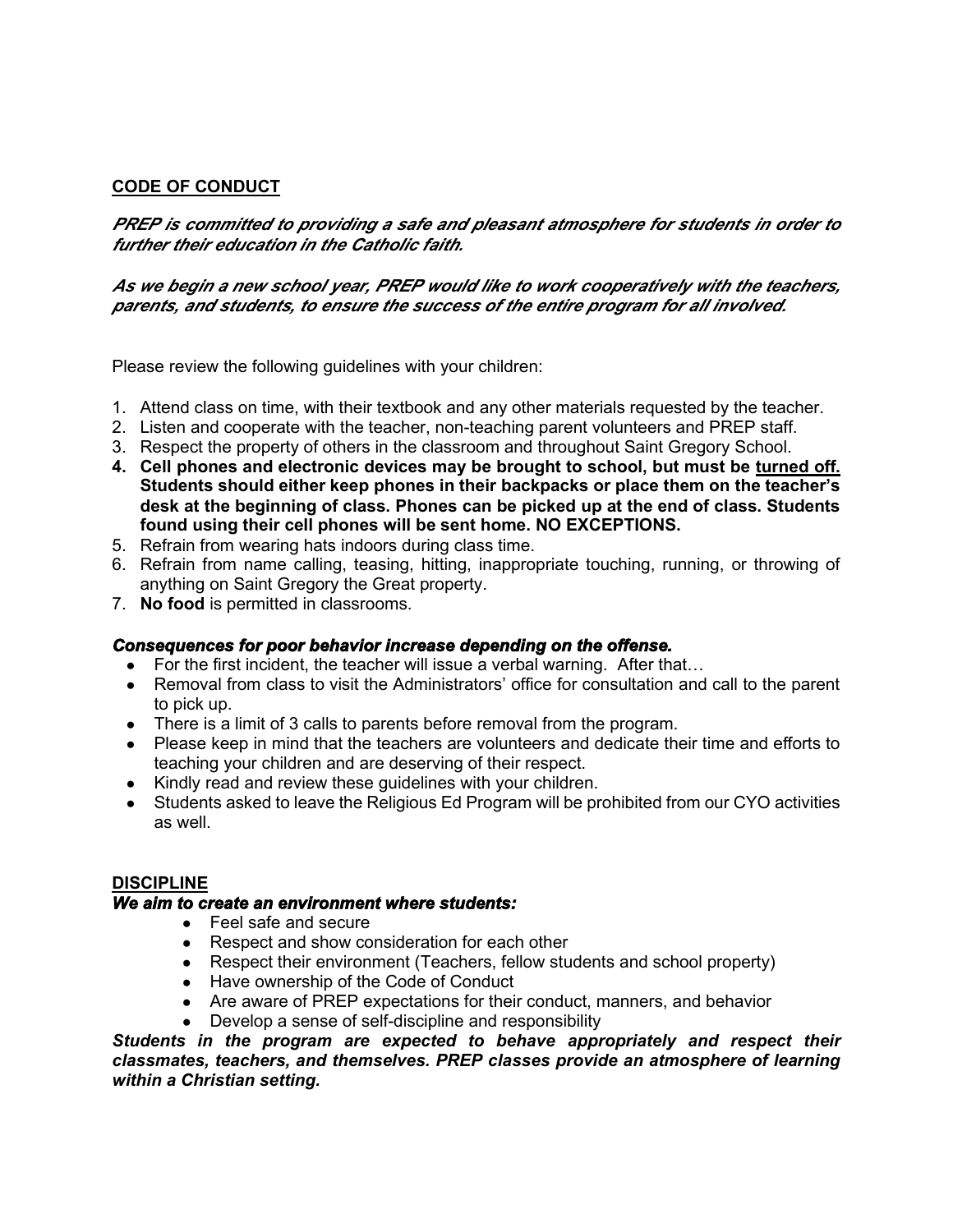#### **MASS ATTENDANCE**

An integral part of PREP is the participation of family's, (students with parents) in Mass every Sunday and Holy Days of Obligation.

All  $8<sup>th</sup>$  graders are required to attend Sunday Mass and complete Gospel worksheets to be handed in to their teachers weekly.

2nd graders should attend weekly mass and be ready to discuss what they learned at mass with their classroom teachers.

All Family Centered Distance Learning students must attend weekly mass and submit their mass reflection to their teachers via email.

Church of Saint Gregory the Great Mass Schedule

| Saturdays | $5:00 \text{ pm}$                              |
|-----------|------------------------------------------------|
| Sundays   | 7:00 am, 8:30 am, 10:00 am, 11:30 am & 5:00 pm |
| Weekdays  | 6:45 am & 9:00 am, Eve of Holy Days, 7:30pm    |
| Holy Days | 6:45 am, 9:00 am, 12:00 noon & 7:30 pm         |

#### **ARRIVAL AND DISMISSAL**

#### *Arrival Procedure/Dismissal Procedures: Please arrive on time for pick up and drop off.*

*Each class will have a separate entrance/exit.*

| 2A & 8A | <b>Room K</b>  | enter & Exit in rear of school by the playground (2nd door)                                         |
|---------|----------------|-----------------------------------------------------------------------------------------------------|
| 2B 7 8B | Room 1         | enter & exit on Blue doors on Broadway                                                              |
| 2C & 8C | <b>Room PK</b> | enter & exit in rear of school by the playground (1st door)                                         |
| 2D & 8D | Room 8         | enter and exit on Harrison Avenue by blue doors                                                     |
|         |                | All children are to arrive at Saint Gregory's school building for class on time. Supervision is not |

provided before or after session times. **Students should NOT arrive before 3:20pm**.

Students may go directly to their classroom door for a temperature check. No parents may enter the building unless they are a volunteer. *No student is permitted to be in a classroom until an adult is present. Students are not allowed to be in any part of the school building unattended.* 

#### **PREP SESSION HOURS**

| Grades 2 - Wednesdays | $3:30-4:30$ pm |
|-----------------------|----------------|
| Grades 8 - Wednesdays | 7:00-8:15 pm   |

**CLASS CANCELLATION**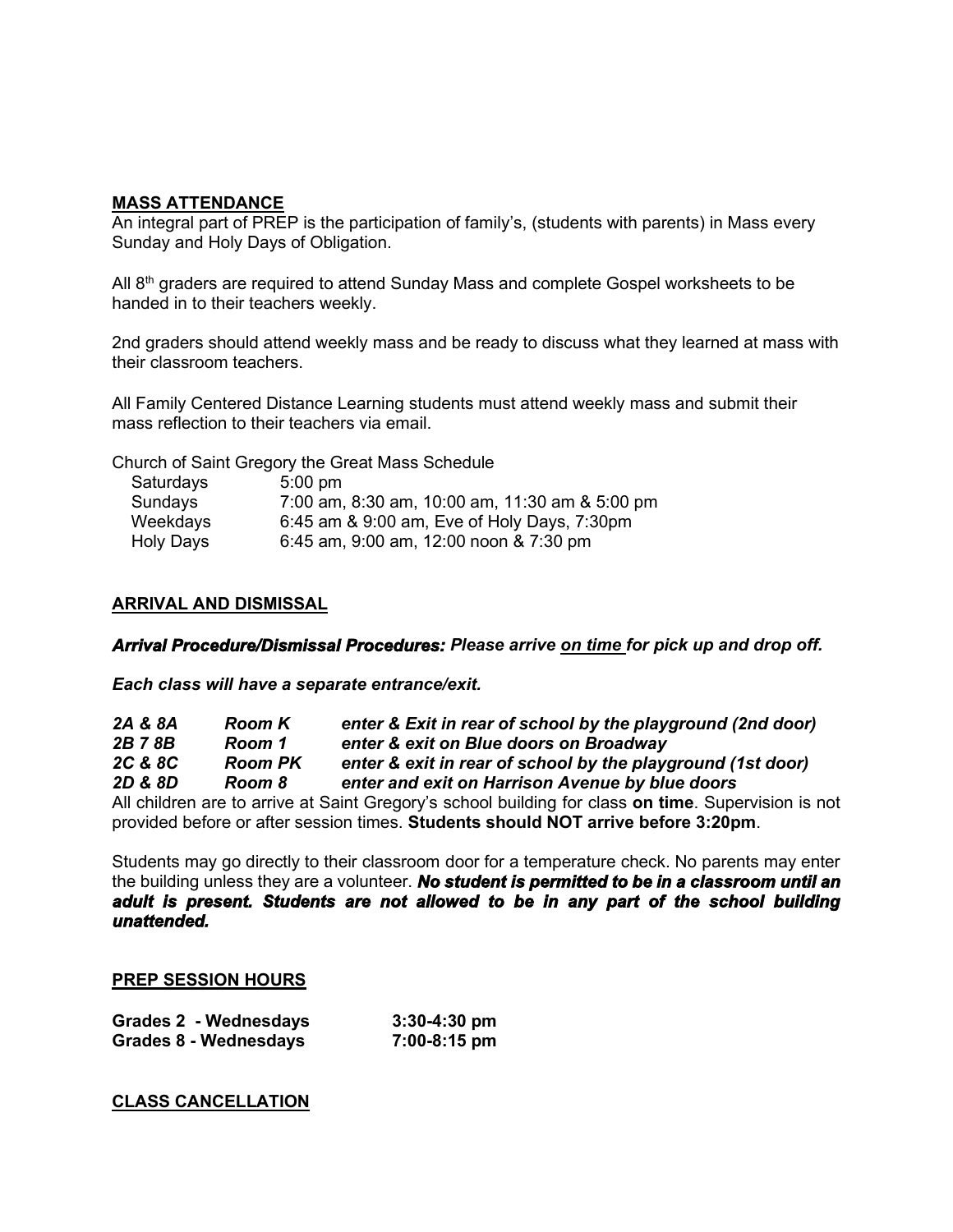Cancellations due to inclement weather or other unforeseen circumstances will be announced through the Alert Now system via phone and email.

When HCSD schools are closed due to inclement weather, PREP is closed. The PREP answering machine will NOT have a cancellation message.

PREP follows the calendar of the HCSD except when public schools have early dismissal for parent/teacher conferences, superintendent conferences, etc., PREP classes ARE still held on these days.

*IT IS THE RESPONSIBILITY OF THE PARENT to provide PREP office with up to date contact information. Email is our primary means of communication, so please provide a current and legible email address.*

*A detailed calendar will be provided, including Sacramental dates and Retreat date once the Bishop provides us with a Confirmation date. We offer ample time, over 6 months in advance to coordinate schedules.*

Addendum A.

### **COVID Pandemic guidelines for PREP Meetings in church or school buildings.**

#### **Communicating with Parents**

Parents will be kept up to date via email.

### **Arrival and Dismissal**

All students and staff must have their temperature taken upon arrival. - Students will line up outside the classroom (socially distanced) to have their temperature taken. If a student does not "pass" the screening they are to be directed to the "Guardian Angel" designated isolation area for parent pick up.

All students and staff must complete the ONE-TIME COVID ATTESTATION health screening form. Forms are on the website and available when you pick up your book

All students and staff must wear a face covering. PREP will provide masks if a student does not have one.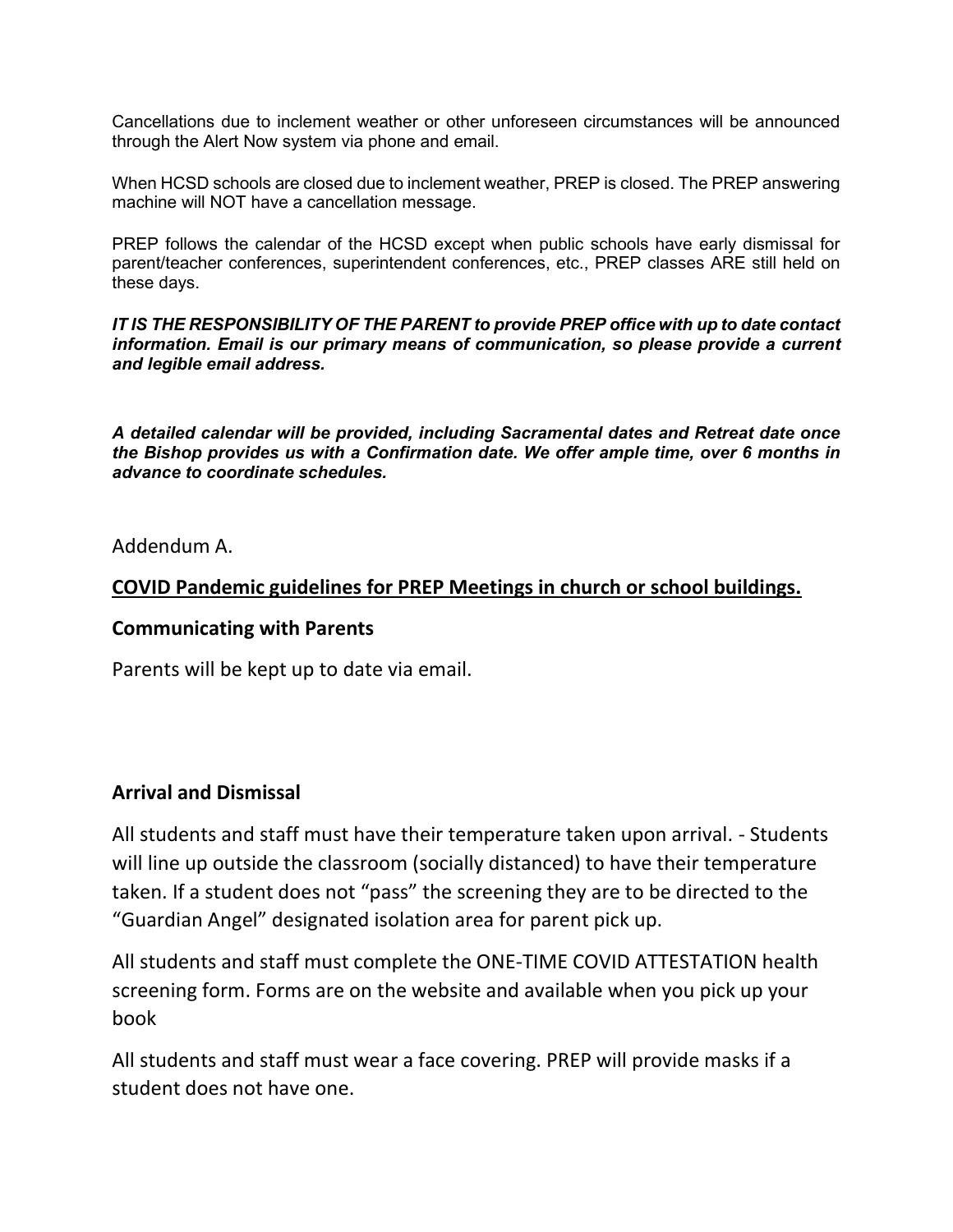PREP staff must record and maintain logs of all students/staff that attend meetings.

No unapproved visitors are allowed in the building.

Only one student at a time is allowed to use the bathroom. Monitors will be available to enforce social distancing.

## **If an individual becomes ill**

If a student or staff becomes ill, PREP staff will identify, separate and send the student home in a safe manner.

In the school, the isolation area is Room 2.

In the church, the isolation area is designated as the lower church meeting room. Signs are there to indicate "Guardian Angel Area".

Parish will deep clean and disinfect the spaces the ill person occupied.

Parish staff will wait 24 hours before custodians clean and disinfect the Guardian Angel area

PREP staff will follow up with the parent to monitor the outcome.

## **If there is a case of COVID - 19**

PREP staff will identify who was within 3ft for more than 15 minutes.

PREP staff will communicate with families

PREP staff will notify pastor and Arch Office of Risk Management

The pastor will follow all health department and ORM directives on facility closures and disinfection.

Parish will follow procedures to inform appropriate archdiocesan and community authorities.

Individuals with COVID 19 positive may only return after providing a note of medical clearance AND 2 negative COVID 19 tests results after they are without a fever for 3 days.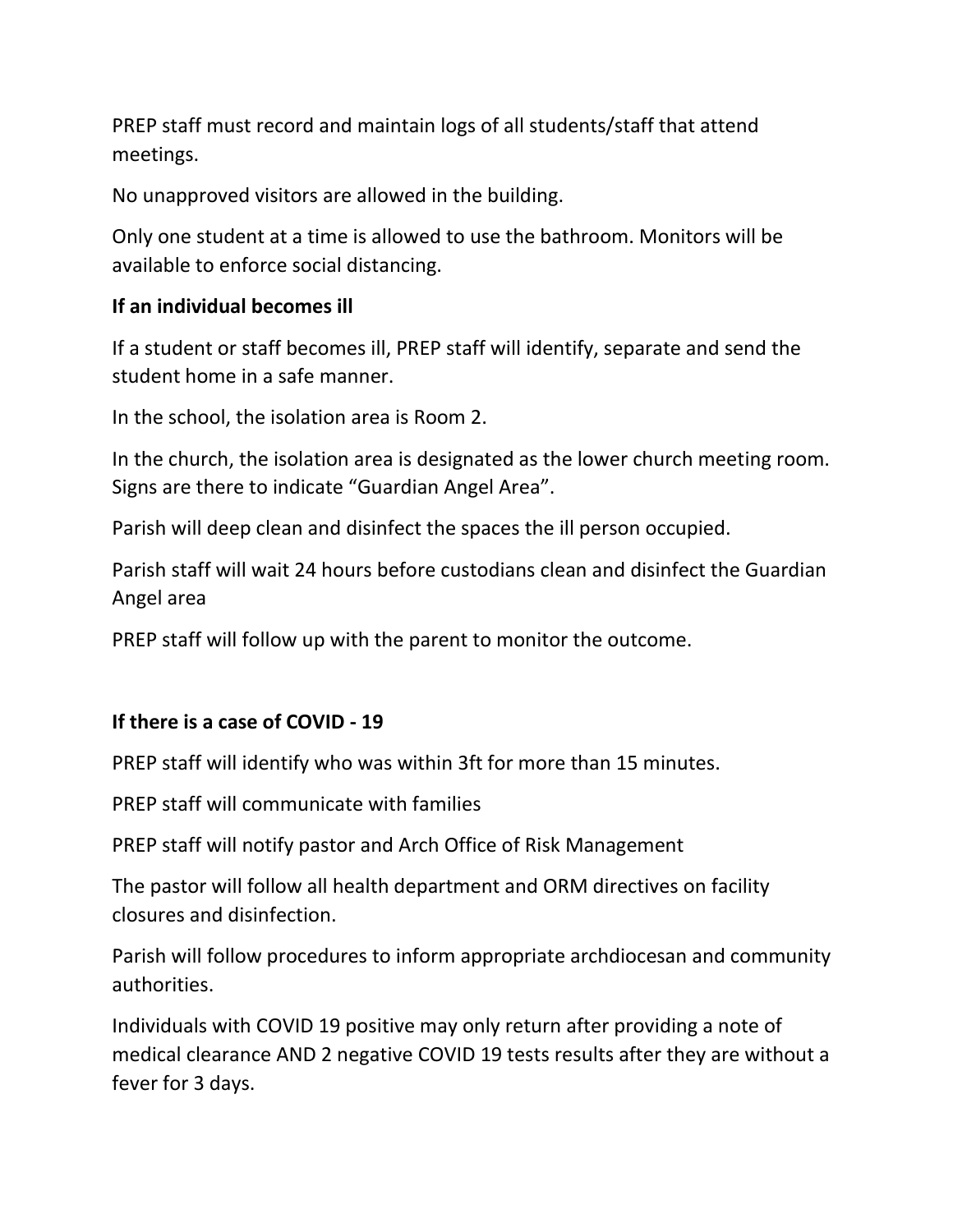PREP will take extreme measures to protect the identity of the individual.

## **Regular Cleaning and Disinfection**

Bathrooms will be cleaned and sanitized prior to and after class.

Cleaning and sanitation of frequently touched surfaces will occur prior to and after class.

Windows and doors will be opened.

## **Additional Considerations**

Students should not share pencils, paper, supplies, phones etc.

Students, parents and staff should not congregate in large groups before, during or after drop off and pick up.

Vaccination status of staff, students and volunteers will be secured to HIPPA guidelines.

Staff and volunteers who are not fully vaccinated will submit to a weekly Covid test, results are to be submitted to the PREP office.

## **Addendum B**

**COVID Pandemic guidelines for Family Centered Distance Learning**

**Please see guidelines on the parish website for each grade level.** 

**Students who do not complete all assignments will not be promoted to the next grade level. There will be no exceptions to this policy.**

Family-centered learning has an emphasis on weekly mass attendance, either in person or on TV.